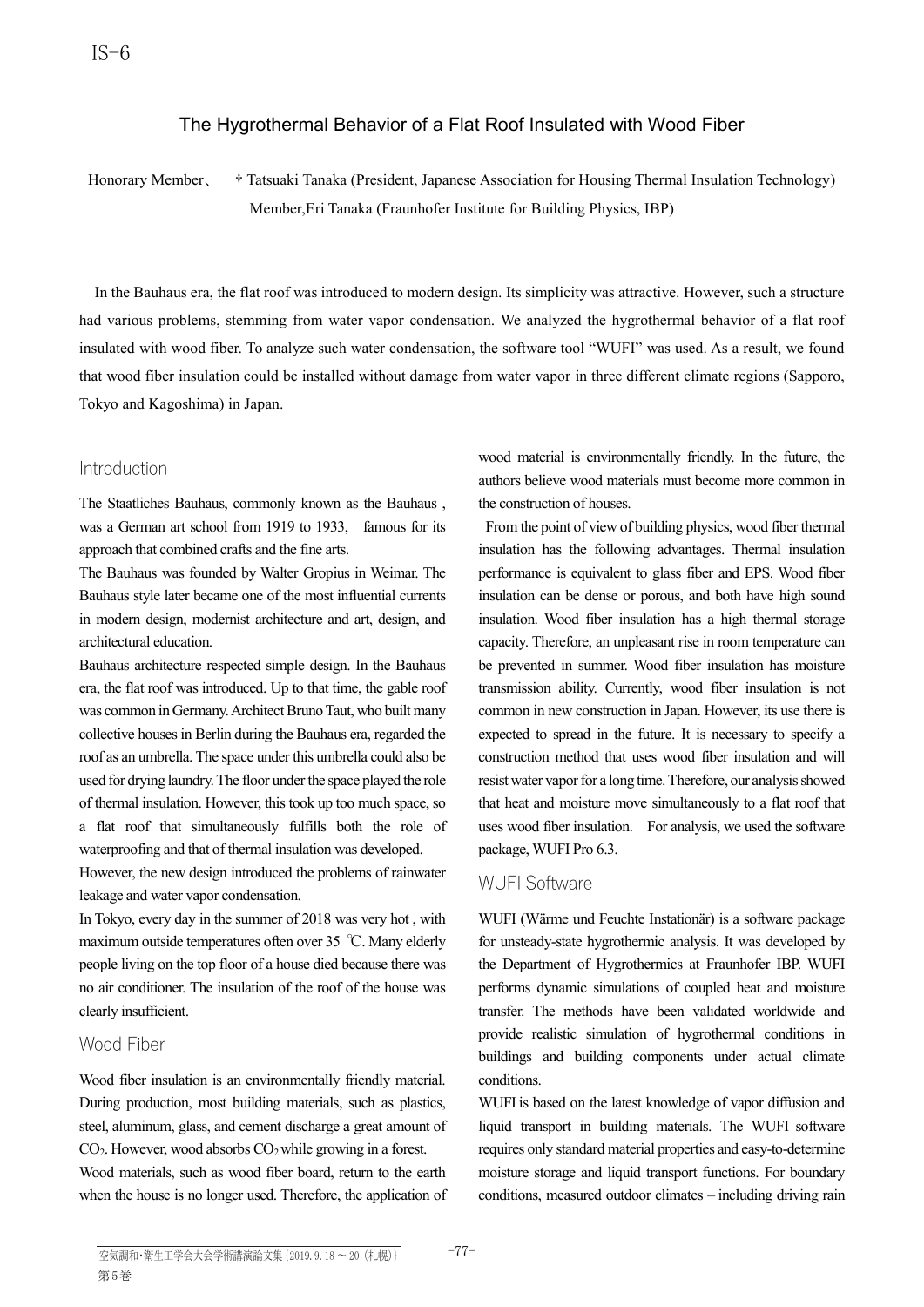and solar radiation – are used. Various types of models thus allow the analysis of multi-layer materials, component connections, and even multi-zone buildings under actual exposure to actual weather conditions.

WUFI software uses meteorological data from the Automated Meteorological Data Acquisition System (AMeDAS).

The AMeDAS data are collected from the Automatic Weather Stations (AWSs) run by Japan Meteorological Agency (JMA). Precipitation, wind direction and speed, temperature, humidity, and sunshine duration data support real-time monitoring of weather conditions with high temporal and spatial resolution. AMeDAS data play an important role in developing measures to mitigate the effects of severe weather conditions on human activity.

JMA began operating the AMeDAS system, in 1974. The system includes upwards of 1,300 rain gauges at an average interval of 17 km nationwide, and around 840 stations to observe wind direction/speed and sunshine duration. In addition, snow precipitation and depth are observed at about 320 manned and unmanned stations in snow country.

#### Simulation



1. Tile Roofing

- 2. Base Plate
- 3. Air Layer 50mm
- 4. Wood Fiber(180kg/m<sup>3</sup>)
- 5. Soft Wood Fiber(50kg/m<sup>3</sup>)
- 6. Moisture Barrier Layer sd=3.5m

#### Fig. 1 Roof Structure

For this analysis, the flat roof structure that actually exists in Europe was adopted. The structure of the roof was taken from the Pavatex company catalog. (Fig.1) Because tile is not appropriate for the flat roof, asphalt roofing material was used.

The analysis was conducted at three locations: Sapporo, Tokyo, and Kagoshima.

Since the air layer in a flat roof cannot be expected to be ventilated, it was used as a still air layer. Table 1 shows the simulated layer from the outside air to the inside and its physical properties.

・ Weather data: Standard year for Sapporo, Tokyo, and Kagoshima

・Indoor climate: The room temperatures were sinusoidal, with extremes of 27 °C on July 31 and 20 °C on January 31.

・The room relative humidity readings were likewise sinusoidal with extremes of 60% on August 16 and 40 % on February 16.

・Surface Condition: Surface heat transfer coefficient of roof outside surface:19 W/m<sup>2</sup>K

Surface heat transfer coefficient of indoor surface: 8 W/m<sup>2</sup>K Long wavelength emissivity: 0.9 (Roofing)

Solar absorption rate: 0.8

・Calculation period: 3 years beginning October 1.

・ Initial Condition: 80 % relative humidity and 20 °C temperature throughout the roof structure

| <b>Building Material</b> | <b>Thickness</b> | Density                        | $\lambda *$     | $\mu$ **           |
|--------------------------|------------------|--------------------------------|-----------------|--------------------|
|                          | (mm)             | $\frac{\text{kg}}{\text{m}^3}$ | $(W/m \cdot K)$ | $(\textnormal{-})$ |
| <b>Asphalt Roofing</b>   |                  | 1000                           | 0.16            | 150000             |
| <b>Base Plate</b>        | 20               | 400                            | 0.09            | 200                |
| Air Layer                | 50               | 1.3                            | 0.18            | 0.46               |
| Wood Fiber               | 22               | 1.80                           | 0.043           | 3                  |
| Soft Wood Fiber          | 160              | 50                             | 0.035           | 2                  |
| Moisture Barrier Layer   |                  | 130                            | 2.3             | 3500               |
| Air Layer                | 20               | 1.3                            | 0.112           | 0.59               |
| <b>Plaster Board</b>     | 12.5             | 11.53                          | 0.32            | 16                 |

Table 1 Building Materials Used for Simulation

 $\lambda$  \*: Thermal Conductivity  $\mu$  \*\*: Water Vapor Diffusion Resistance Factor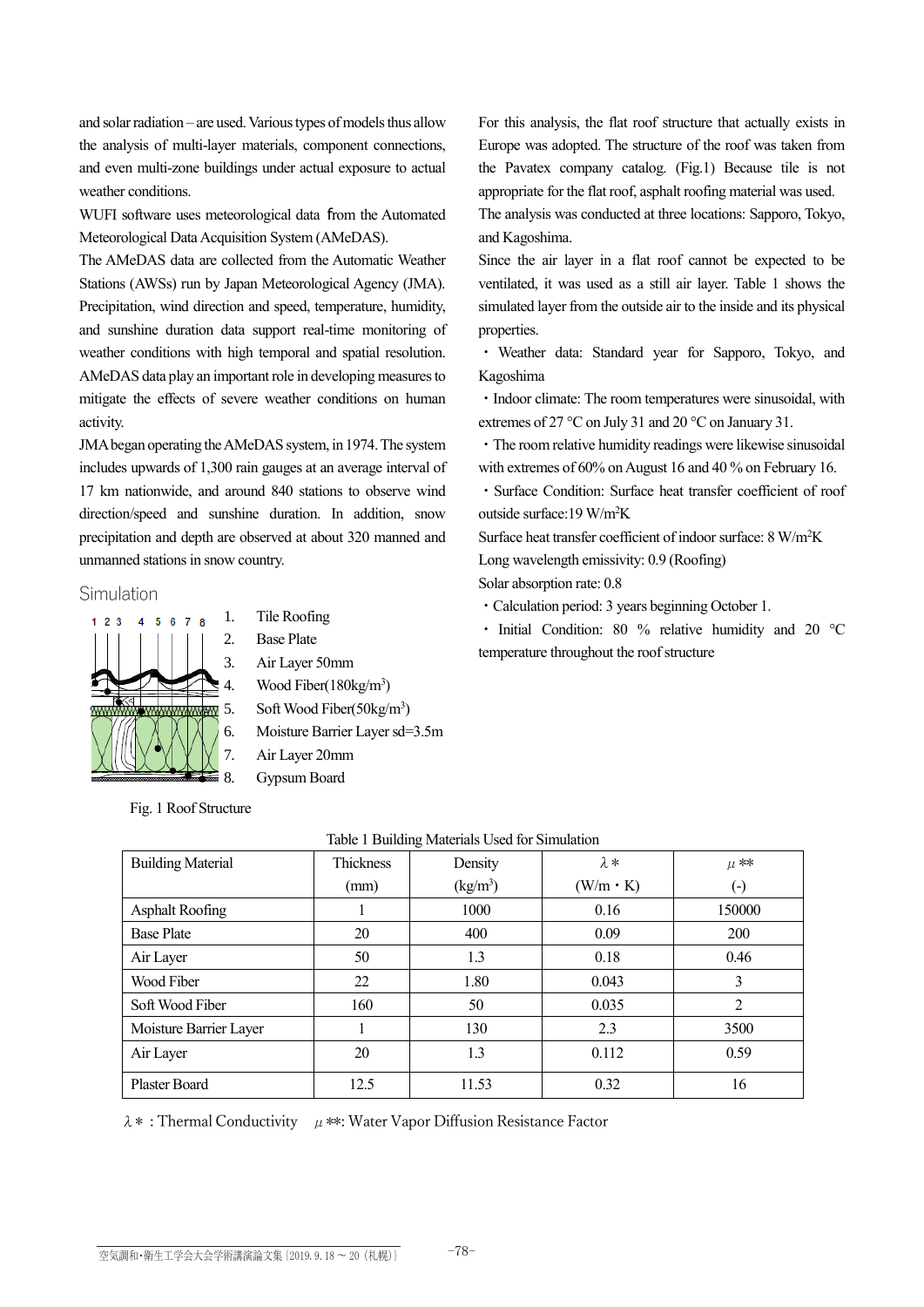

Fig 2. Distribution of Temperature, Relative Humidity, and Water Content in the simulated Flat Roof Structure

### Result of simulation:

The distribution of temperature, relative humidity, and water content in the flat roof structure simulated at three locations (Sapporo, Tokyo, and Kagoshima) are shown in Figure 2. Temperature is shown in red, relative humidity in green, and water content in blue. Calculations were performed for three years. In this figure, the left side is the top of the outside of the roof, and the right side is the inside.

We see that the relative humidity level inside the flat roof was highest in Sapporo, followed by Tokyo and Kagoshima, respectively. Among the wood fiber insulation materials, the relative humidity is the highest at the three points where it contacts the vapor barrier on the inside. The temporal change of relative humidity at this place is shown in Figure 3, below:



Fig. 3 Relative humidity over time at the innermost position in the wood

fiber thermal insulation material on the moisture barrier layer (sd: 3.5 m)

Calculations for 3 years of data were done. Sd value of moisture barrier layer is 3.5 m. The relative humidity rises to 95 % in summer at all three locations (Sapporo, Tokyo, and Kagoshima) in the first year. However, no condensation has occurred. This is because water vapor flows from the upper surface of the roof, which has a higher temperature, and thus, a higher water vapor pressure, toward the room side, which has a lower temperature, and therefore, a lower water vapor pressure. However, this water vapor is blocked by the moisture barrier, so the relative humidity rises.

In Sapporo, relative humidity rises to the same level in the second and third years, but in Tokyo and Kagoshima the maximum value falls in both those years. From this, it can be seen that the internal water vapor is gradually discharged at these points.

When the condition of high temperature and high humidity continue, mold growth occurs. In addition, decay of wood-based materials is likely to occur. In order to prevent these from happening, it is necessary to lower the relative humidity at this location. Therefore, the simulation was performed by using a vapor control layer instead of vapor barrier layer. Sd value of the vapor control layer changes from  $4 \text{ m}$  to  $0.14 \text{ m}$ , according to the relative humidity. The Sd value is expressed by the thickness of the static air that provides the same moisture permeation resistance. It can be determined by multiplying the  $\mu$  value (water vapor diffusion resistance factor) by the thickness.

The vapor control layer has high moisture permeation resistance in winter, making it difficult for water vapor in room air to enter the roof structure. In summer, permeability increases, and the water vapor accumulated in the roof structure is discharged to the inside. As a result, as shown in Fig. 4, the maximum relative